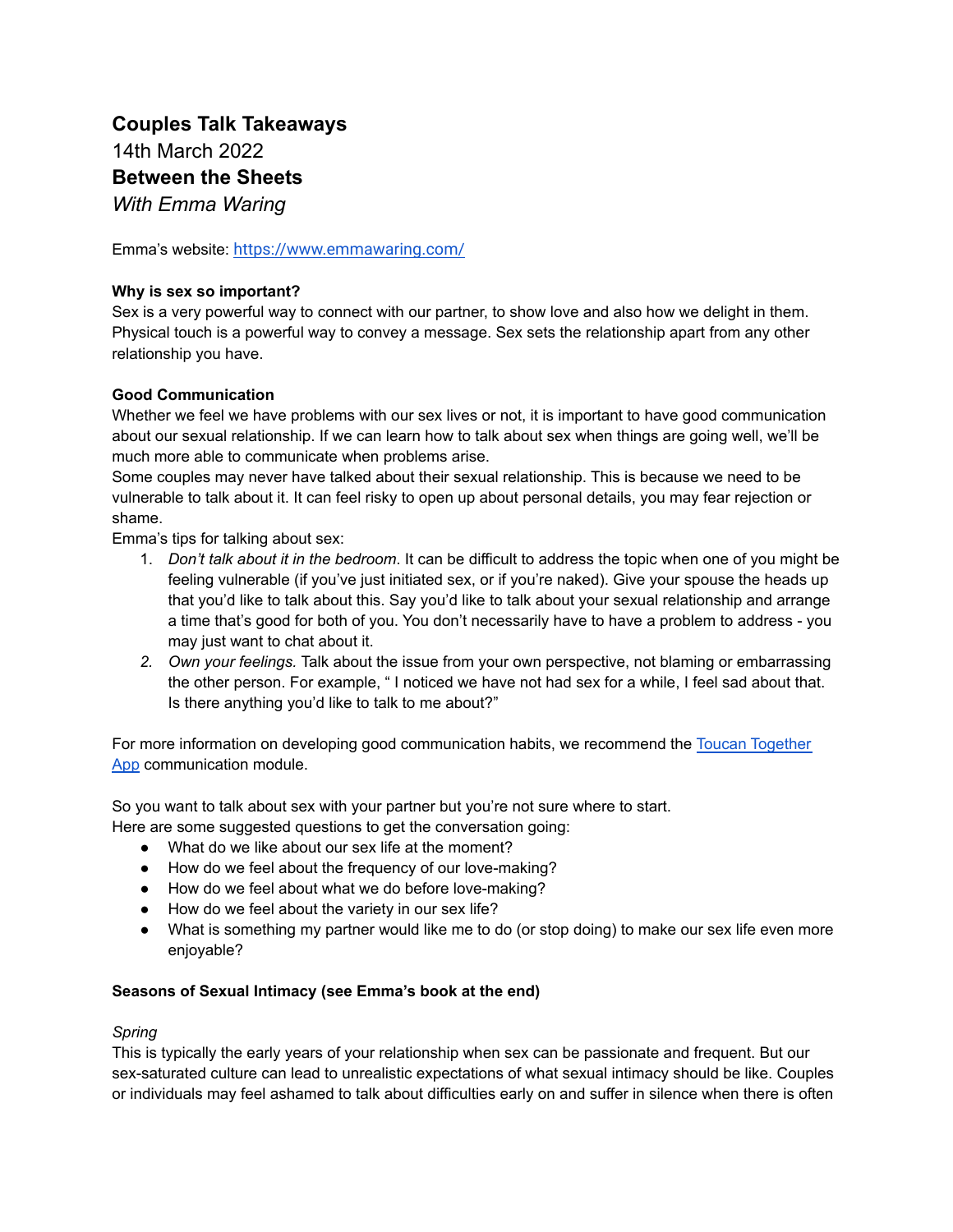a simple solution to a problem. If the problem is physical, go and see your GP straight away. They can signpost you to the help you need.

#### *Summer*

Life is busy, you're in a comfortable routine in your relationship, sex can be enjoyable but sometimes life gets in the way. In this season the risk is that sex can feel humdrum and you make assumptions about what your partner likes. It is very important to talk at this stage and to be intentional in making time for sex.

# *Autumn*

This will often co-incide with the aging process and the impact physical changes in our bodies have on our sex life. Maybe the woman is experiencing menopause which will affect her physically and emotionally. Maybe you have a very narrow repertoire in the bedroom! You don't want to slip into *winter* where it is bleak and cold and you don't know where to go. Talk to each other and get medical help for those changes (eg HRT).

# **What if we're having difficulties?**

Isolate the variables:

- 1. Is it Functional/physical? Is there something impacting your body in having sex (eg erectile dysfunction, vaginismus)
- 2. Is it relational? What's the state of our relationship like? Are there hurts or unresolved conflicts?
- 3. Are we enjoying what we're doing? Is it boring or unpleasant?
- 4. Are we making time for sex? Are we being intentional in scheduling in time for sexual intimacy? If you can identify the specific issue(s), you're much more able to deal with it.

# **Common Questions:**

# *How regularly should we have sex?*

Emma talked about the importance of intentionality. The media would have us believe sex should always be spontaneous and often! But actually talking together about when is a good time to have sex for both partners is really helpful. Agree on the days and time (a time when you're not tired, when usual distractions are not there). Forget spontaneity! Scheduling in sex creates a sense of anticipation which can fuel desire.

- Emma recommended the book "Mating in Captivity" by Esther Perel
- [https://www.ted.com/talks/esther\\_perel\\_the\\_secret\\_to\\_desire\\_in\\_a\\_long\\_term\\_relationship?langu](https://www.ted.com/talks/esther_perel_the_secret_to_desire_in_a_long_term_relationship?language=en) [age=en](https://www.ted.com/talks/esther_perel_the_secret_to_desire_in_a_long_term_relationship?language=en)

We need to move to meet our partner, not just in the mundane. So seeing your partner in a different context to the everyday will remind you of what first attracted you to them and fuel that desire.

What if we both disagree on how often we want/should have sex? What if we have different sex drives? Listen to each other. Find out each other's desire for sex and then have a conversation around when to have it. There will need to be compromise on both sides, but agree and commit to the regularity. Otherwise the one with the lower drive may withdraw in case any physical contact may be misinterpreted as a sexual advance and the one with the higher drive will feel rejected. But if you both agree on when and how often you can eliminate both these problems.

# *What does God think about sex?*

God created sex and he created it as something to be celebrated and enjoyed. He created it good. God doesn't blush, neither does he leave the bedroom during sex. Often we inherit a script of what sex is or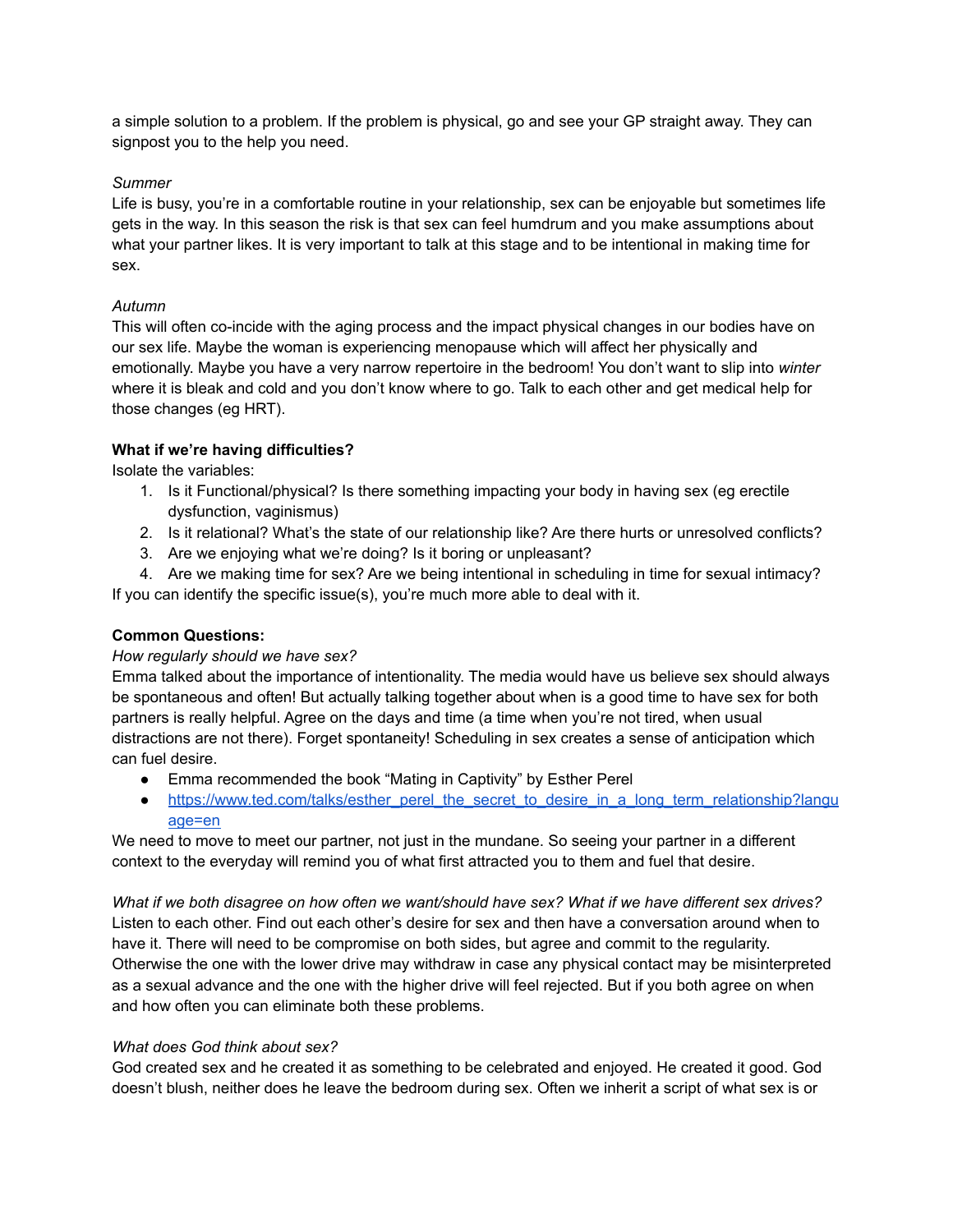what our bodies are like from our parents or culture. Sometimes that can be negative. It's helpful to relearn that script according to God's design and intentions for sex.

#### *How do we rewrite a negative script?*

Emma suggested reading Emma Parel's book and learning about 'erotic intelligence'. Esther writes about the importance of being playful in sex. Laughter can bring arousal but it can also bring shame. Being playful will be different for each person so you will need to experiment and talk about what you enjoy. You need to purposely challenge that internal script.

Sex needs to be:

- Consensual
- Respectful
- Pleasurable

But we also need to challenge ourselves. So if your partner suggests something different we need to challenge ourselves and ask 'could I do that?'

Should we feel emotionally close to have sex? Or, do we need to have sex to feel emotionally close? How we are emotionally and psychologically will impact how well our bodies respond in sex. For one partner (often the woman) distance in the relationship will make sex difficult or undesirable. For the other partner, sex may be a key thing for them to feel close to their spouse. So you have a chicken and egg situation! Communication is key again! You may need to take a risk and move into ground where you feel uncomfortable. If physical intimacy enables your partner to open up emotionally then it might be good to engage in sex which would open up the space to talk about the relational side.

# *What if sex is painful? Coping with menopause*

Sex can be painful at any stage but particularly around the menopause which brings significant change in a woman, especially in the physiology of the genitals. Whatever stage you are at, there is help! See your GP, they may discuss different lubricants or HRT as an option. For a guy, there can be common causes to painful sex with often a simple remedy. If there is past trauma, seeing a counselor may be helpful. Emma recommended Louise Newson's website:

<https://www.balance-menopause.com>

Emma also recommended this particular brand of sexual lubricants and vaginal creams. <https://www.yesyesyes.org>

# *Is it ok to use sex toys?*

Men, did you know that 96% of women will need clitoral stimulation to reach orgasm? Emma suggested trying a clitoral vibrator to aid in this. Sex toys are to be enjoyed together, so looking on websites, choosing, buying, unwrapping and using - do it as a couple! These can be particularly useful at significant stages in a woman's life eg after having a baby or during menopause. They can revolutionise a couple's sex life and can be a helpful add-on. Further reading: "Becoming Cliterate" by Laurie Mintz.

# *What if sex feels like a job?*

Foreplay is coreplay! Spend time on the arousal. Be creative, looking at new ways to stimulate each other.

Sex can be really good, good or just ok. That's normal. Further reading: "Enduring Desire" by Metz & McCarthy - the 'Good enough' sex model.

# *Further Reading:*

This Couples Talk will have only scratched the surface on this topic. If it something you feel you need more help with then we highly recommend Emma's book *"Seasons of Sex and Intimacy".*